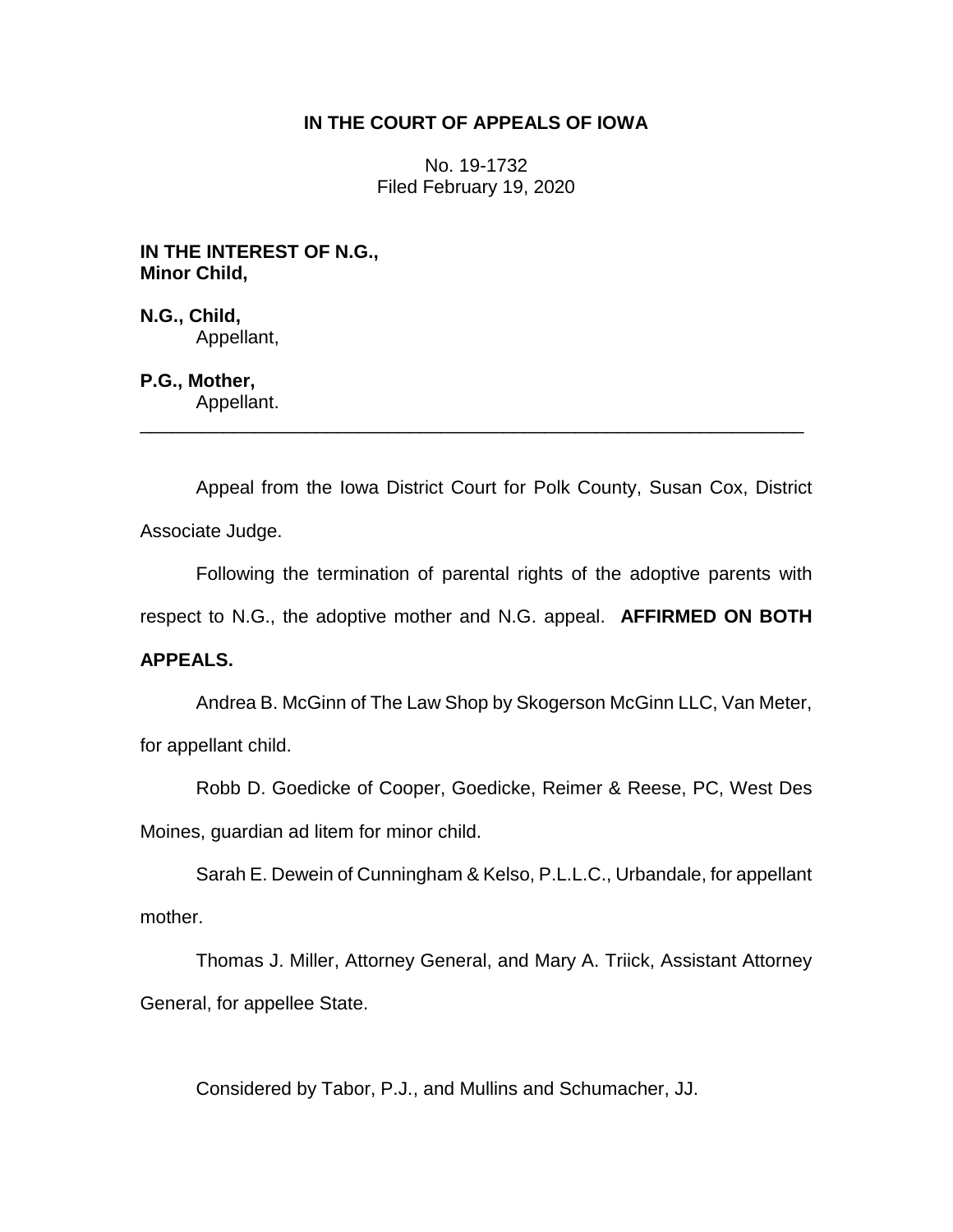### **SCHUMACHER, Judge.**

This appeal involves the second termination-of-parental-rights proceeding concerning thirteen-year-old N.G. His biological parents' parental rights were terminated in 2014. N.G. and his younger sister, S.G., were adopted in 2015 by their great-grandmother and her husband. The court terminated the adoptive parents' parental rights as to S.G. on February 26, 2019. 1 N.G.'s adoptive parents' rights were terminated in September 2019. N.G's adoptive mother and N.G. appeal from this termination.<sup>2</sup>

The issues raised by the adoptive mother and N.G. on appeal mirror each other. Both the adoptive mother and N.G. argue (1) the district court erred in terminating the mother's parental rights pursuant to Iowa Code section 232.116(1)(f) and (g) (2019), (2) termination is not in N.G.'s best interests, and (3) the district court erred in declining to apply a permissive exception to termination. Based on our independent review of the record, we affirm the termination.<sup>3</sup>

### **l. Standard of Review**

 $\overline{a}$ 

We review termination proceedings de novo. *In re S.N.*, 500 N.W.2d 32, 34 (Iowa 1993). Although we are not bound by them, we give weight to the trial court's findings of fact, especially when considering credibility of witnesses. Iowa R. App. P. 6.904(3)(g); *In re M.M.S.*, 502 N.W.2d 4, 5 (Iowa 1993). The primary interest in termination proceedings is the best interests of the child. Iowa R. App. P.

<sup>1</sup> This termination was affirmed by our court. *In re S.G.*, No. 19-0402, 2019 WL 2372915, at \*4 (Iowa Ct. App. June 5, 2019).

 $2$  The adoptive father does not appeal the termination.

 $3$  The clarity of the appellate record benefits by having exhibit stickers on the electronically submitted exhibits. The exhibits contained in this record do not have exhibit stickers or other markings indicating the number of the individual exhibits.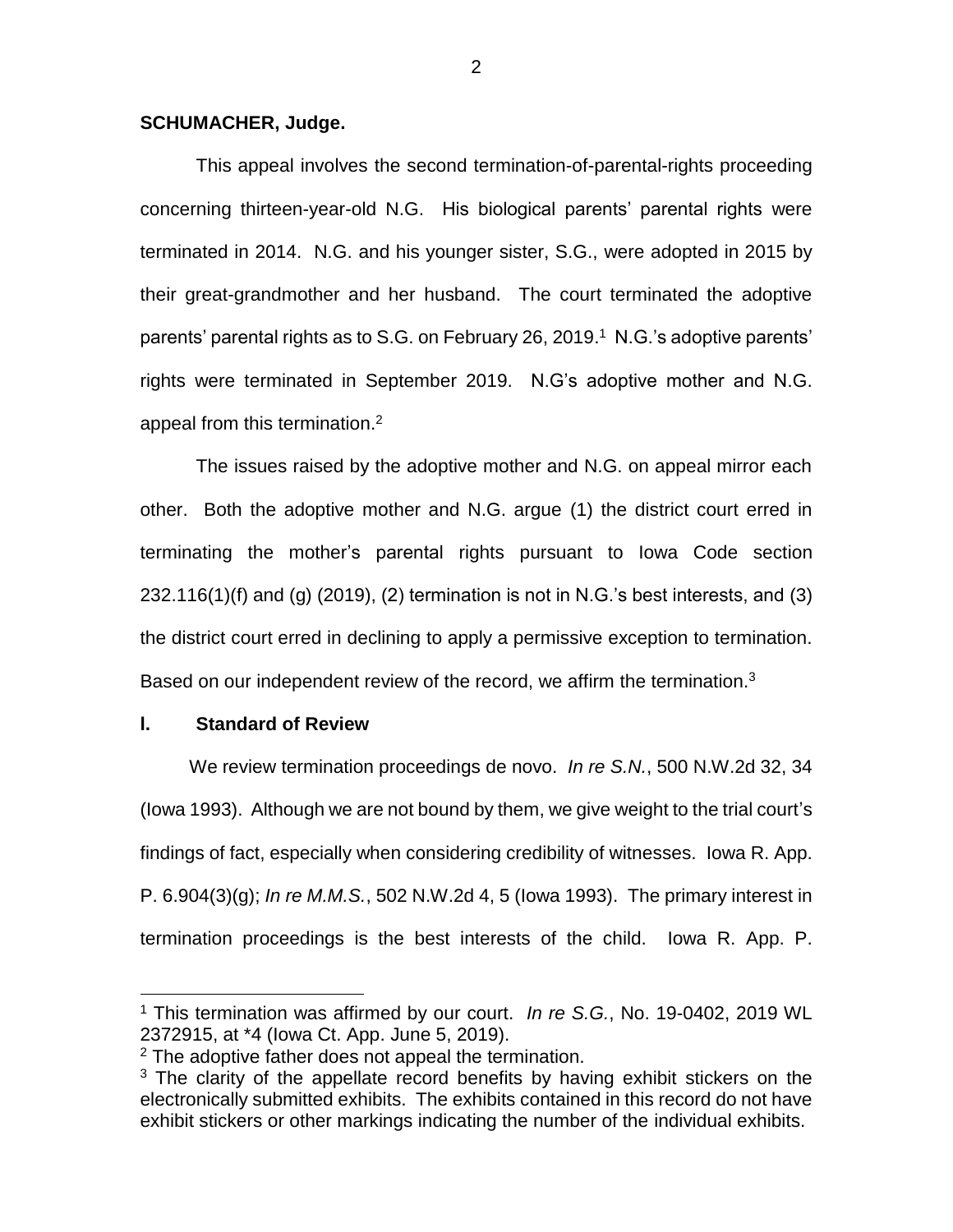6.904(3)(o); *In re R.K.B.*, 572 N.W.2d 600, 601 (Iowa 1998). To support the termination of parental rights, the State must establish the grounds for termination under Iowa Code section 232.116 by clear and convincing evidence. *See* Iowa Code § 232.116. "Clear and convincing evidence" means there are no serious or substantial doubts as to the correctness of conclusions of law drawn from the evidence. *See Raim v. Stancel*, 339 N.W.2d 621, 624 (Iowa Ct. App. 1983); *In re C.B.*, 611 N.W.2d 489, 492 (Iowa 2000).

#### **II. Facts and Prior Proceedings**

N.G. and S.G. came to the attention of the Iowa Department of Human Services (DHS) in late 2017 when DHS received a report that the adoptive father and M.R., a teenage cousin living in the home, had sexually abused S.G. S.G. and N.G. had been previously adjudicated as children in need of assistance on March 15, 2013. Both children were again adjudicated to be children in need of assistance in October 2017 pursuant to Iowa Code section 232.2(6)(b), (c)(2), and (d).

The children's child-in-need-of-assistance status was confirmed at a dispositional hearing held on November 14, 2017. In order to allow N.G. and S.G. to remain in their adoptive mother's home, the adoptive father and M.R. were safety-planned out of the family home. However, due to concerns that the adoptive mother was coaching S.G. concerning the sexual abuse allegations, both N.G. and S.G. were removed by court order on December 7, 2017. The children were separated, with N.G. being placed at a shelter care facility and S.G. being placed in a foster care home. Since removal, N.G. has been in five different placements. While M.R. was initially placed outside the home, at the time of the termination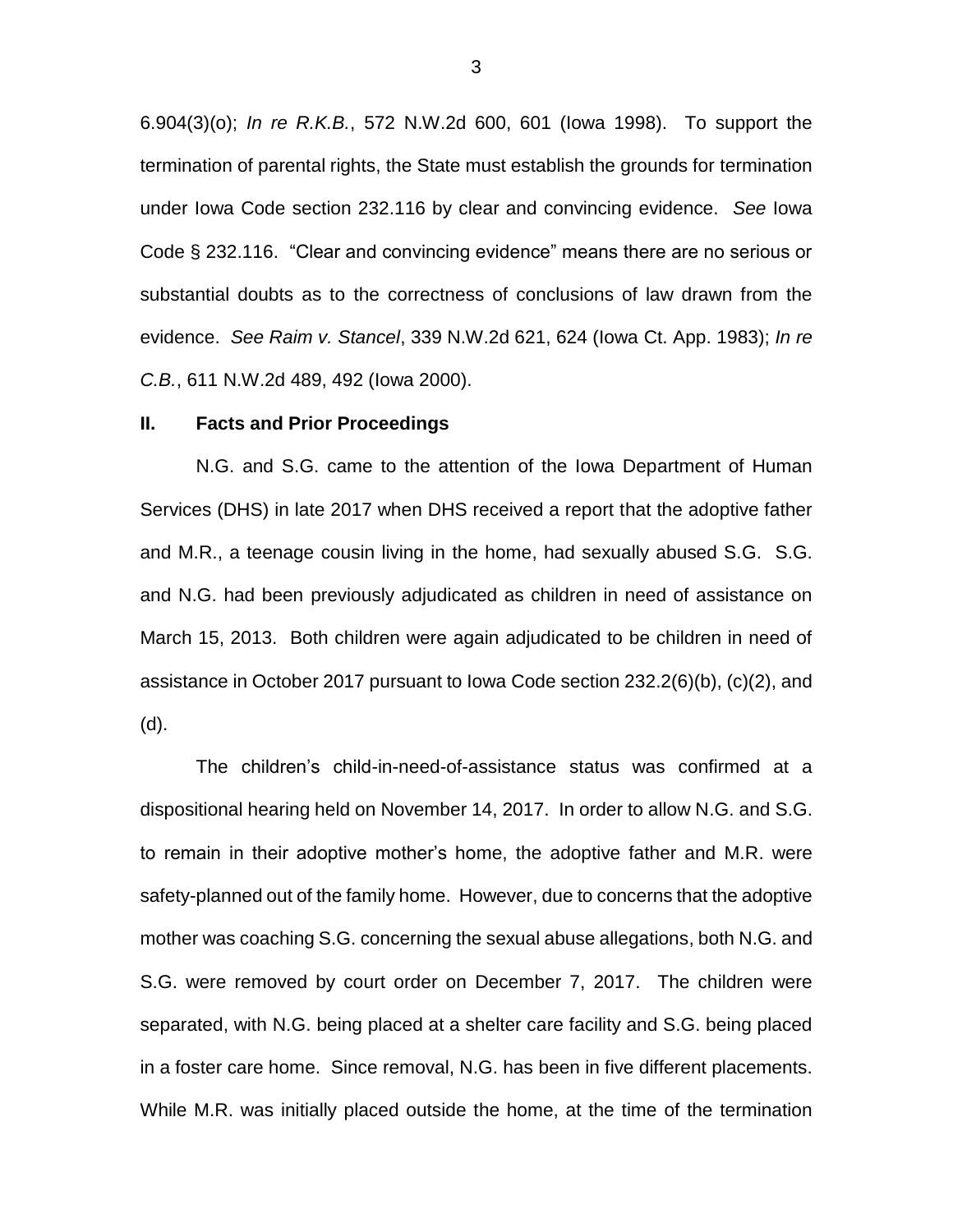hearing in June 2019, M.R. had been returned to the care of the adoptive mother for approximately one year.<sup>4</sup> A termination hearing as to N.G. was held on June 18, 2019, with the district court terminating the adoptive parents' parental rights in September 2019.

#### **III. Analysis**

 $\overline{a}$ 

Iowa courts analyze termination petitions in three steps. *In re P.L.*, 778 N.W.2d 33, 40 (2000). First, the district court must decide whether the State proved one of the grounds listed for termination in Iowa Code section 232.116(1). After finding that proof by clear and convincing evidence, the court must consider whether termination is in the best interest of the child or children by applying the factors in section 232.116(2). If the best-interest test is met, the court must determine if any of the permissive factors listed in section 232.116(3) stand in the way of terminating the parental rights. *Id*.

When the juvenile court terminates rights on more than one ground, we need only find the action proper under one paragraph to affirm. *In re J.B.L.*, 844 N.W. 703, 704 (Iowa Ct. App. 2014). One of the grounds relied upon by the district court for termination was Iowa Code section 232.116(1)(f). To terminate under paragraph (f), clear and convincing evidence must exist to support the following elements: (1) the child must be at least four years old; (2) they must have been adjudicated as a child in need of assistance; (3) they must have been removed from the home for at least twelve of the last eighteen months, or for the last twelve

 $4$  The adoptive mother has not adopted M.R. but has legal guardianship over this child. M.R. was allowed to live in the family home provided the adoptive father remained out of the home and M.R. had no contact with N.G. and S.G.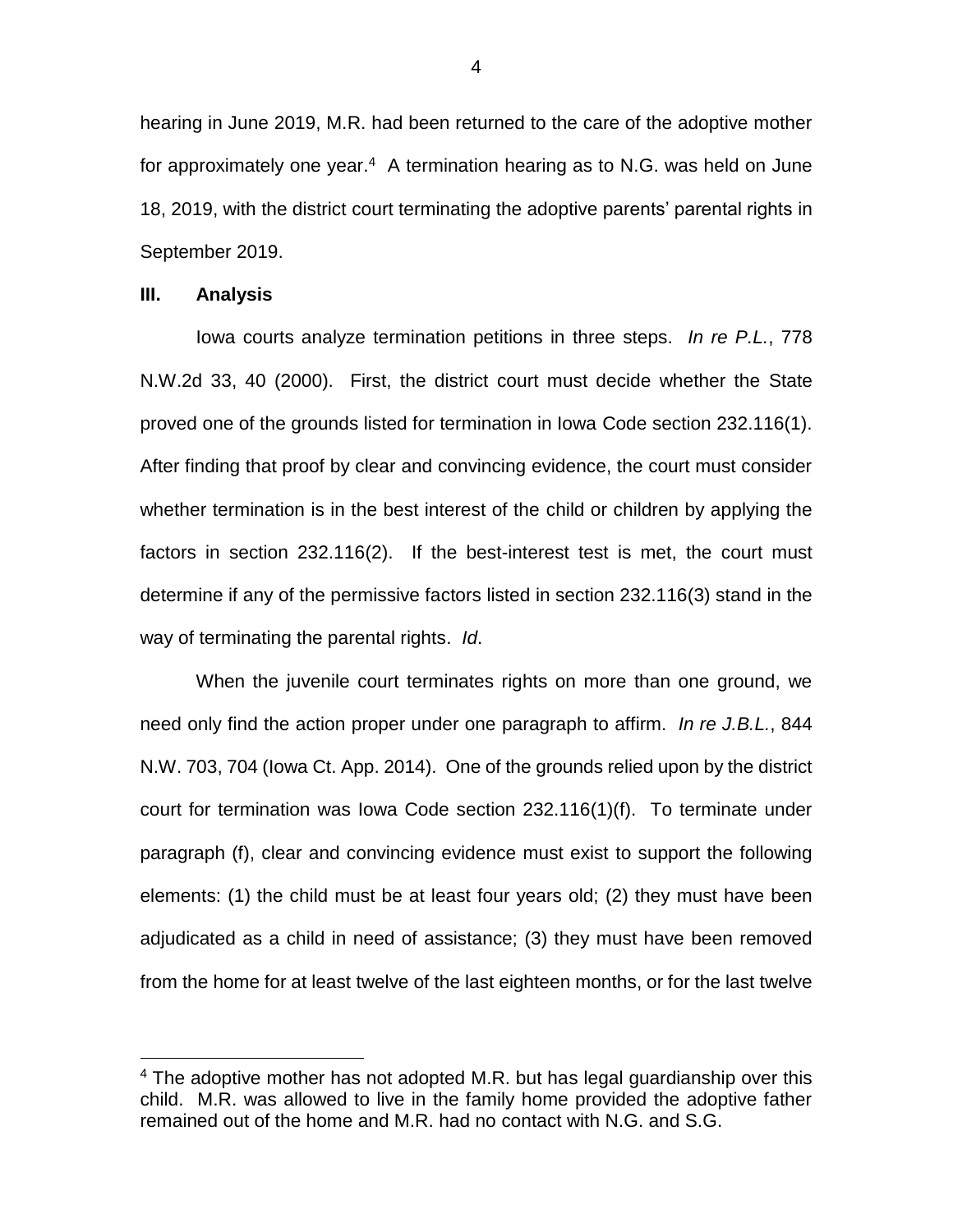consecutive months with any period at home being less than thirty days; and (4) the child cannot be returned home as provided in section 232.102 at the present time. *See In re A.M*., 843 N.W.2d 100, 111 (Iowa 2014) (interpreting the statutory language "at the present time" to reference the time of the termination hearing).

### **A. Statutory Grounds**

 $\overline{a}$ 

We proceed by analyzing this appeal under Iowa Code section 232.116(1)(f). Neither the adoptive mother nor N.G. contest the first three elements. At the time of the termination hearing, N.G. was over the age of four, had been adjudicated a child in need of assistance, and had been out of the home for a period of over twelve months. Since removal, N.G. had never been placed for a trial period at home. Therefore, we are left to determine if the district court correctly found clear and convincing evidence existed to support a determination that N.G. could not be returned to the custody of the adoptive mother at the time of the termination hearing.

We agree with the district court that N.G. could not be returned to the custody of his adoptive mother at the time of the termination hearing, as the adoptive mother "cannot or will not adequately protect the children from sex offenders." Following court involvement, DHS founded a child abuse assessment against the adoptive father for sexual abuse. DHS also founded two separate child abuse assessments for sexual abuse against M.R., the teenage cousin of N.G and S.G. who was living in the family home at the time of the termination hearing.<sup>5</sup>

5

<sup>&</sup>lt;sup>5</sup> The victim of the second founded abuse assessment for sexual abuse by M.R. was neither N.G. nor S.G.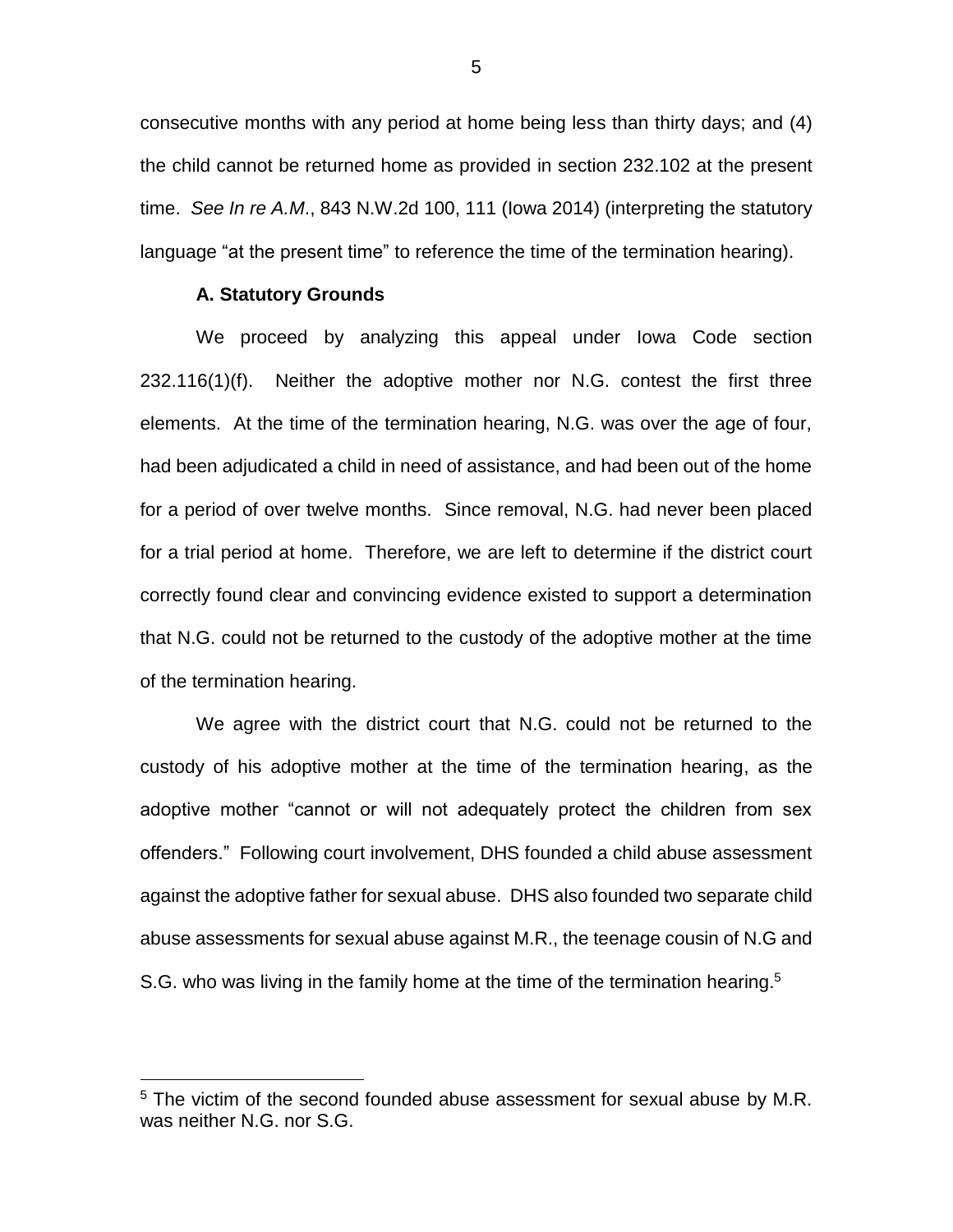At the time of the termination hearing, the adoptive mother remained steadfast that her husband and M.R. had not sexually abused S.G. There had been no authorized contact between M.R. and N.G. since case initiation. However, the adoptive mother planned to have M.R. and N.G. share a bedroom if N.G. was returned to her custody. After the termination of her parental rights as to S.G., the adoptive mother regularly missed therapy and cancelled interactions with N.G.

Both S.G. and N.G. were aware of the adoptive mother's ongoing contact with the adoptive father since the report of sexual abuse. His truck would be located in the driveway at scheduled visits. The adoptive mother spoke to the children of remodeling work the adoptive father was completing on the family home. While pictures of N.G. and S.G. were removed from the walls of the family home, a new photograph of the adoptive father and three young girls was displayed in the home during visits. Gifts that were presented to the children by the adoptive mother in excessive amounts were noted to be "from mom and dad." While not physically visible during the visits, the adoptive father's presence loomed in the home.

The adoptive mother also argues that N.G. could be returned to her home since there is no evidence that he was sexually abused. Such argument has been repeatedly rejected by our appellate courts. Our case law recognizes that when one child is at risk of sexual abuse by a parent, the child's siblings are also at risk, regardless of sex. In *In re D.D.,* 653 N.W.2d 359, 362 (Iowa 2002) our supreme court stated:

[F]acts in prior cases suggest that perpetrators of sexual abuse often abuse multiple children in the family without regard to the sex of the child. *See, e.g.*, *State v. Farnum* 397 N.W.2d 744, 745 (Iowa 1986)

6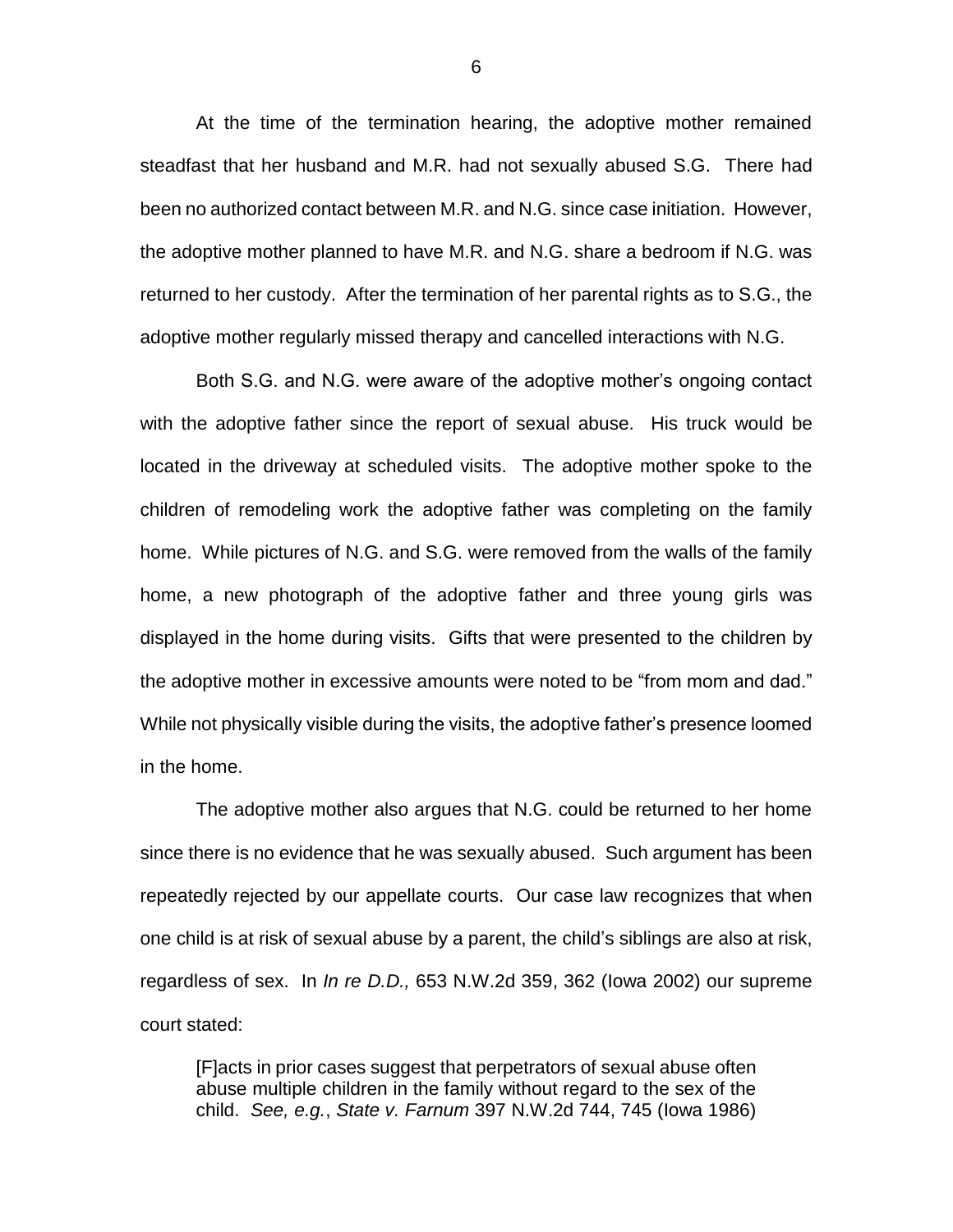(defendant convicted of sexually abusing boy and girl living in home along with neighbor girl). Prior decisions likewise reflect the common sense notion that, ordinarily, all siblings are at risk when one child has been sexually abused. *See, e.g.*, *In re E.B.L.*, 501 N.W.2d 547, 548 (Iowa 1993) (father allegedly sexually abused older daughter and all six children adjudicated CINA); *In re A.B.*, 492 N.W.2d 446, 447 (Iowa Ct. App. 1992) (court ordered CINA petition filed on all children after allegations of sexual and physical abuse of one child).

We reject any contention that N.G. is at less risk because of his sex and age given the lack of progress made in the adoptive mother's acknowledgement of the abuse, the adoptive mother's continued connection to the adoptive father, and M.R.'s residence in the family home. *See In re M.W.*, No. 04-1075, 2004 WL 1900003, at \*3–4 (Iowa Ct. App. Aug. 26, 2004).

### **B. Best Interest of N.G.**

N.G. has a tragic history. He and his brother were involved in a house fire in which his brother lost his life. N.G. has unresolved issues concerning the death of his brother. N.G. was abused at the hands of his biological parents. His biological parents' rights were terminated. At the time of the instant termination hearing, he had been removed from his home for approximately eighteen months due to sexual abuse of his younger sister by two individuals residing in that home, including his adoptive father. His adoptive mother continued to discredit the victim, N.G.'s sister, and refused to acknowledge the abuse that occurred in her home. N.G. is now placed with his younger sister in a foster home that is willing to adopt both children. N.G. and S.G. share a close relationship. N.G. is in the seventh grade and reported to be a good student. At the time of the termination hearing, he was doing well at the foster home with his sister and had "come out of his shell." We agree that terminating the parental rights so N.G. can be permanently placed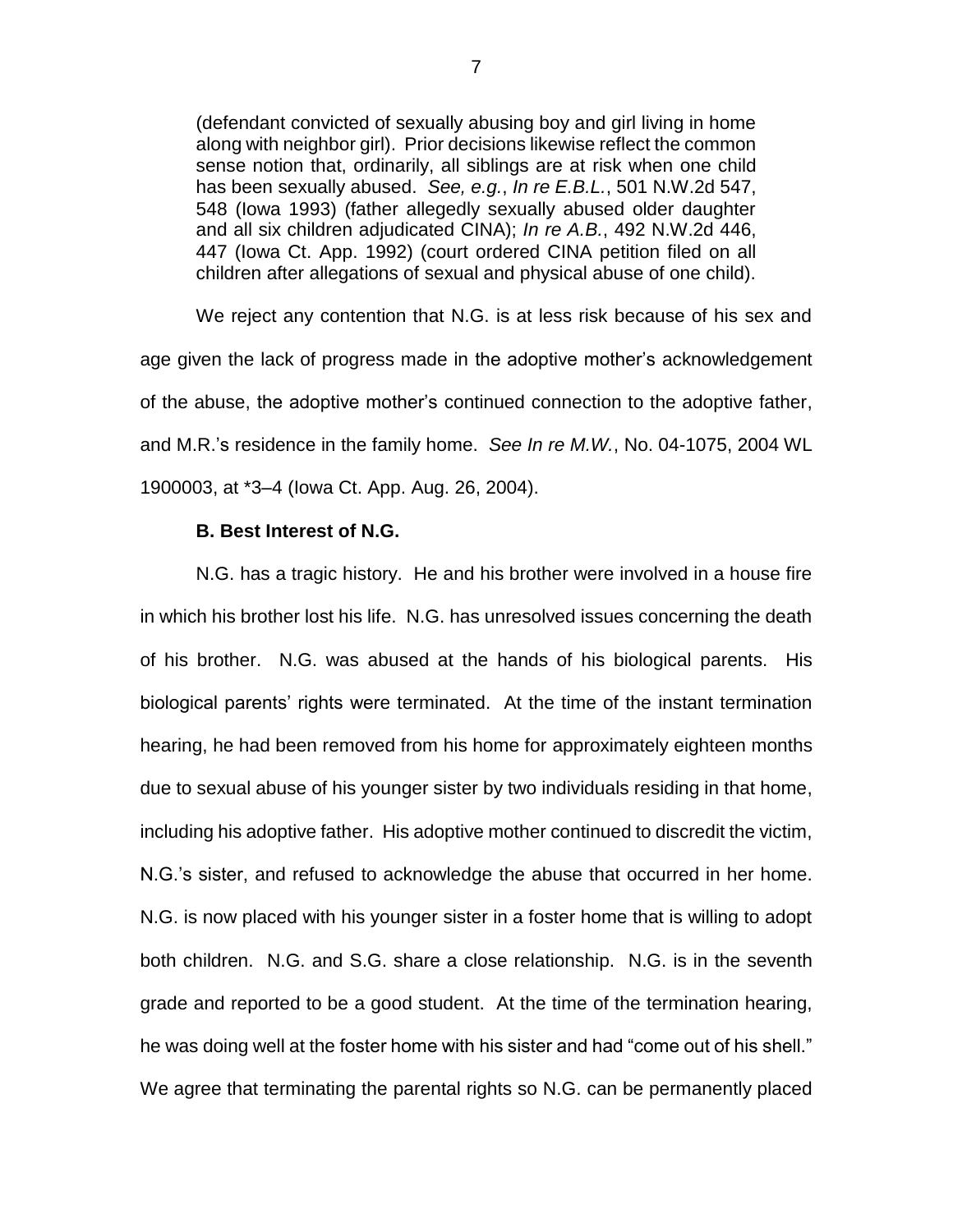gives primary consideration to N.G's safety, to the best placement for furthering the long-term nurturing and growth of N.G., and to the physical, mental, and emotional needs of N.G. under section 232.116(2*). P.L.,* 778 N.W.2d at 41.

## **C. Permissive Exception**

"Once we have established that the termination of parental rights is in the

child[ ]'s best interests, the last step of our analysis is to determine whether any

exceptions in section 232.116(3) apply to preclude the termination." *M.W.*, 876

N.W.2d at 225. Section 232.116(3) provides,

The court need not terminate the relationship between the parent and child if the court finds any of the following:

a. A relative has legal custody of the child.

b. The child is over ten years of age and objects to the termination.

c. There is clear and convincing evidence that the termination would be detrimental to the child at the time due to the closeness of the parent-child relationship.

d. It is necessary to place the child in a hospital, facility, or institution for care and treatment and the continuation of the parentchild relationship is not preventing a permanent family placement for the child.

e. The absence of a parent is due to the parent's admission or commitment to any institution, hospital, or health facility or due to active service in the state or federal armed forces.

A finding of any of these factors allows the court to avoid terminating

parental rights, but the factors "are permissive, not mandatory." *A.M.*, 843 N.W.2d

at 113 (quoting *In re D.S.*, 806 N.W.2d 458, 474–75 (Iowa Ct. App. 2011)). "We

may use our discretion, 'based on the unique circumstances of each case and the

best interests of the child, whether to apply the factors in this section to save the

parent-child relationship.'" *M.W.*, 876 N.W.2d at 225 (quoting *A.M.*, 843 N.W.2d

at 113). "An appropriate determination to terminate a parent-child relationship is

not to be countermanded by the ability and willingness of a family relative to take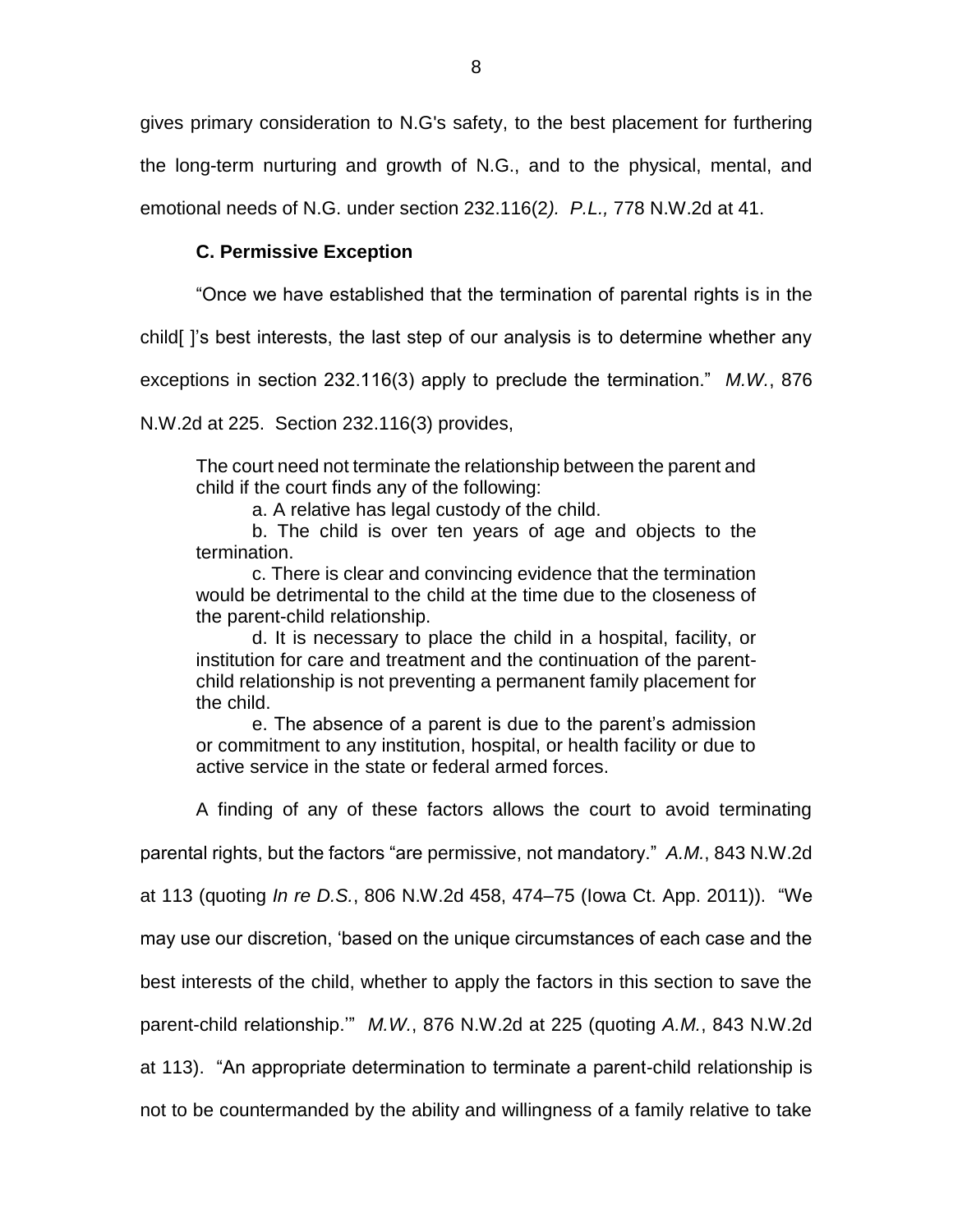the child. The child's best interests always remain the first consideration." *In re C.K.*, 558 N.W.2d at 174; *In re A.S.*, 906 N.W.2d 467, 475 (Iowa 2018).

N.G. was not present at the termination hearing and, as such, did not testify. His attorney objected to the termination on N.G.'s behalf.<sup>6</sup> During the course of the underlying proceedings, N.G. made statements that he missed and loved his adoptive mother. The district court considered N.G.'s objection and those statements but found that N.G. remained at risk given that his adoptive mother had been unable or unwilling to acknowledge the sexual abuse that occurred in her home. One of the abusers remained in her home. While the adoptive mother reported that she had ended the relationship with her husband, she continued to rely on him for financial support and for improvements to her home.

We are cognizant that due to N.G.'s age he meets the statutory definition under Iowa Code section 232.116(3)(b). However, the record reflects that during most of the supervised visits with the adoptive mother, N.G. retreated to his room, with very little interaction with his adoptive mother. He declined the invitation to make calls to her outside of scheduled visits. He was recently placed in the same foster home as his sister. Throughout the life of the underlying child-in-need-ofassistance case, he requested such a placement with his sister.

N.G. argues that he may be fourteen at the time of any future adoption hearing and could object to the adoption hearing. We agree that is a possibility. If he were to object, the district court will be required to weigh that objection against

 $\overline{a}$ 

 $6$  An attorney separate from his guardian ad litem represented N.G. during the termination proceedings. His guardian ad litem supported the termination of the adoptive parents' parental rights.